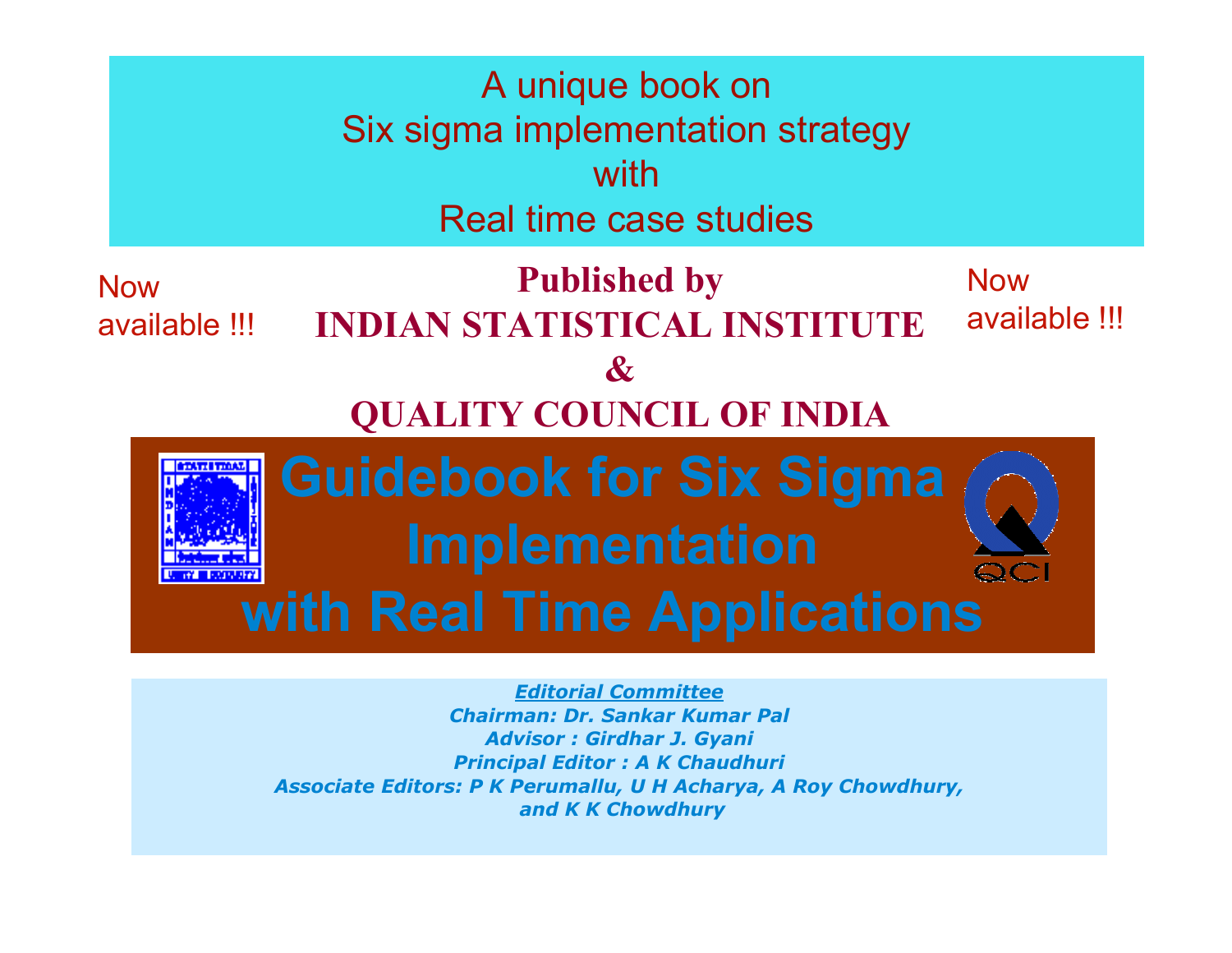"…….It is a dream come true situation!! The dream of compiling select case studies on Six sigma implementation and bringing out a volume, has been finally realised!!

It gives us immense pleasure to place this volume of case studies in your hands today. Exclusive chapters on guide to six sigma implementation, has been specially written by Professor A K Chaudhuri- the Champion of Champions of Six<br>Sigma Sigma……"

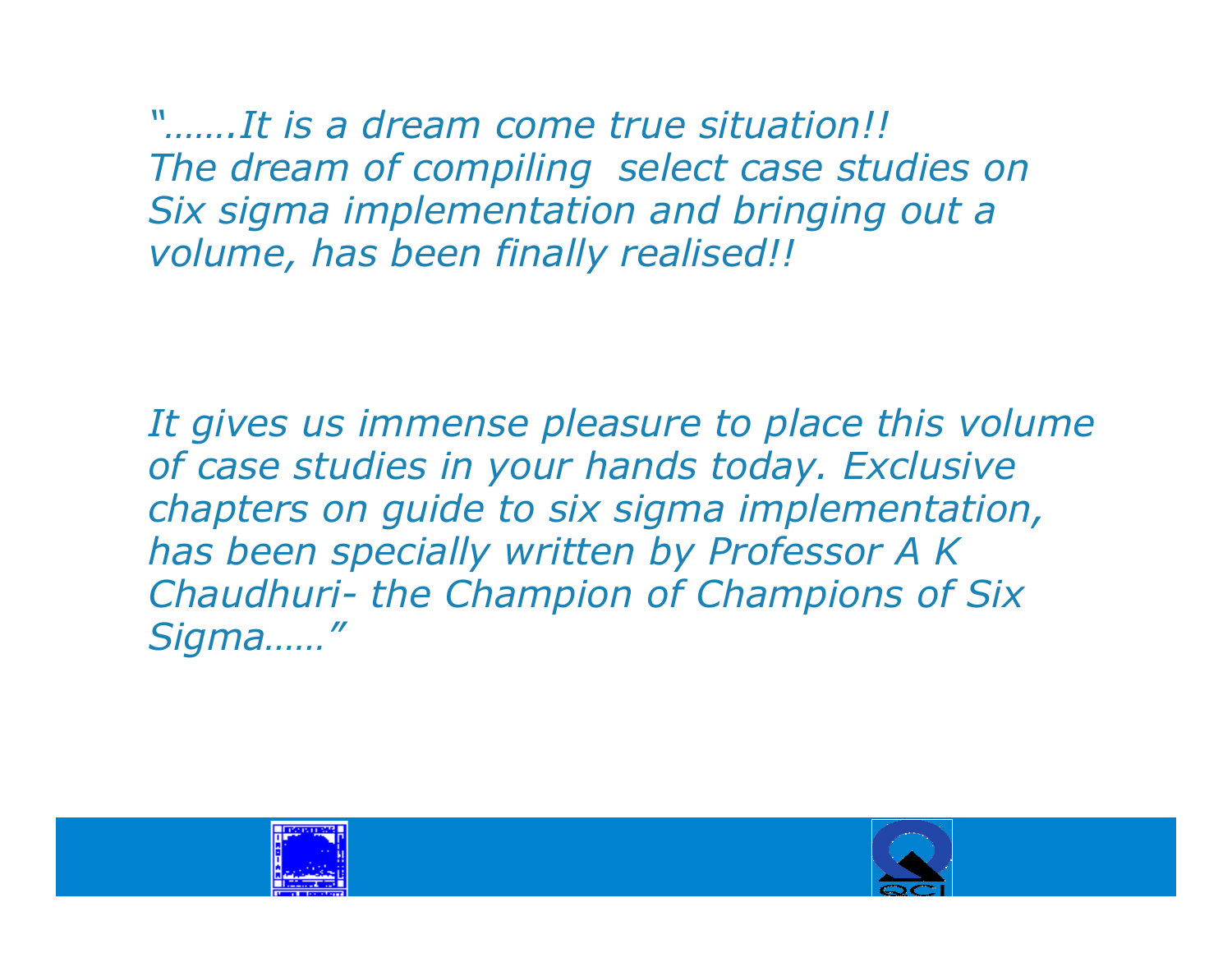## **Content**

| <b>Message from Dr. Sankar Kumar Pal</b><br><b>Director, Indian Statistical Institute</b> | <b>18 Case studies</b>                                                     |
|-------------------------------------------------------------------------------------------|----------------------------------------------------------------------------|
| Preface by Mr. Girdhar J. Gyani, Secretary<br><b>General, Quality Council of India</b>    | <b>Bulk manufacturing process-6</b>                                        |
| <b>What's in a name?-Quality Management in</b><br>1990's and thereafter                   | <b>Discrete manufacturing process-6</b>                                    |
| Implementing Six sigma initiative in an<br>organization                                   | <b>DFSS Case study -1</b>                                                  |
| Six sigma project selection strategies                                                    | <b>Total manufacturing process oriented</b><br>case studies -13            |
| <b>Generally what you require to for</b><br>working in a Six sigma project                | <b>IT/ITES sector oriented case studies -3</b>                             |
| <b>Case Studies aim at improving business</b><br>goals as well as customer satisfaction   | <b>Service function oriented case studies -</b><br>$\overline{\mathbf{2}}$ |
|                                                                                           |                                                                            |

Guidebook for Six Sigma Implementation with Real TimeApplications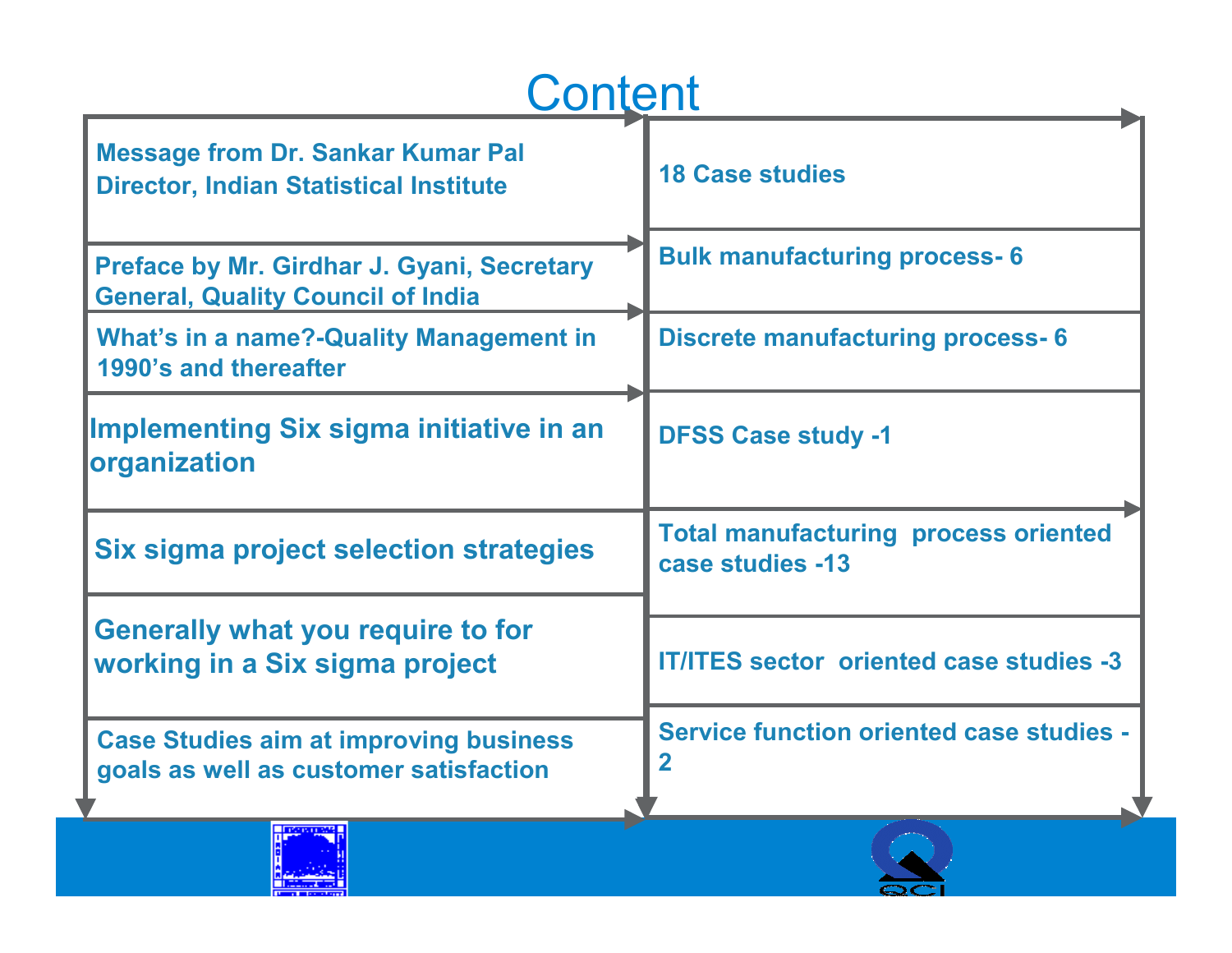## EXERCEPTS……………

"Establishment of the critical business issues for the total business or for SBUs, if issues are different for different SBUs can be done on the basis of causal analysis. An approach of TREE/MATRIX DIAGRAM based on Quality Function Deployment (QFD) principles could be beneficial in pinpointing the control subjects easily. Control subjects could be SBUs in the first iteration. Relationship scores are put on the basis of resident knowledge with the process management team. Second iteration could be with a purpose of aligning the connected processes with critical areas in a particular SBU.

.Both the iterations are shown below with the legends"

"……The third phase of the DMAIC process. During this phase, data is collected and analyzed, and sources of variation are identified. Root causes are generally get established in this phase.

•Steps followed here usually as given below:

•Process analysis – activity flow chart – value added and non – value added activities.

•Deployment flow chart (where it involves other departments)

 •Prepare Tree Diagram or Cause and effect diagram / fish bone diagram –through brain storming for each CTC/CTB/CTQ.•Prepare a cause validation plan. How you will validate the causes identified in Cause –Effect or Tree Diagram? •Do validation of the causes as per the plan through Gemba investigation – data analysis (hypothesis testing, analysis of variance, regression analysis, exploratory data analysis etc

 •Mostly for manufacturing/Product design processes design of experiments could provide much inside into the processes/ technology.

•List out the root causes."

"Now the key question is "How do we implement a system so that use of Six Sigma Methodology gets integrated with a company's working ethos? The way it is being implemented in some of the organizations , it looks like structure and formats of so called Six Sigma implementation is getting precedence over the core essence of it. One says "If Black Belts are not full time- they should not be termed as Black Belts", the other says "Oh! You have not validated distributional assumptions of residuals or you have used Taguchi Methods that's not the proper use of Six Sigma Methodology". We create our own realm of understanding based on our resident knowledge and "tell that's it ", of course the result is a chaos."